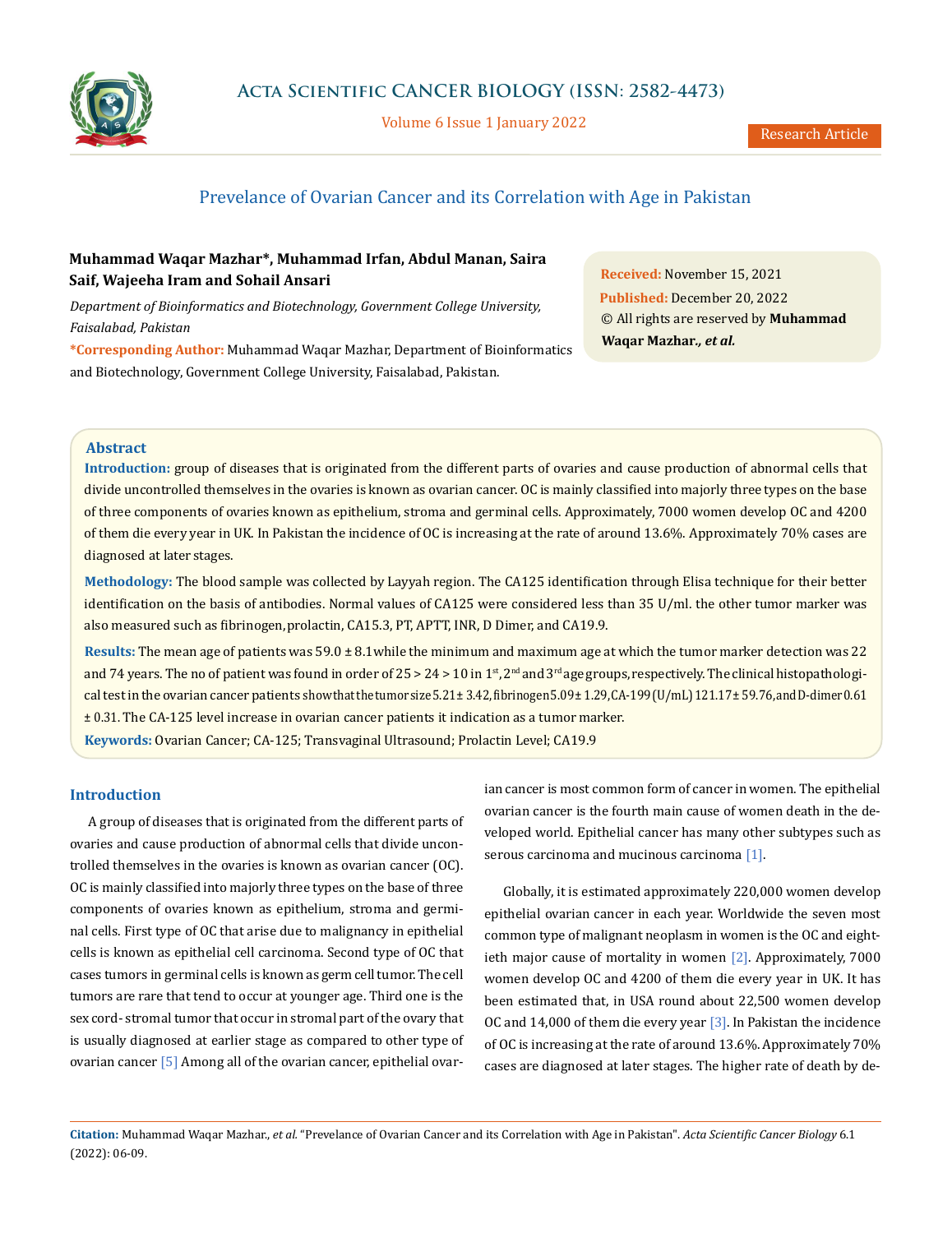veloping OC is due to post symptoms that appear later. This disease remains metastatic within the abdomen at initial stages. The women of 50-70 years old have expected to be higher rate to develop OC as compared to younger ones  $[4]$ .

The exact mechanism of the proliferation of the ovarian cancer is unknown to the doctors although there are some things that are identified and increase the risk of ovarian cancer. One of the main causes to develop ovarian cancer is the mutation in the DNA in the cells of ovaries or the cells near the ovaries. As the replication and mitosis of the cell is also controlled by the DNA, so mutation in DNA brings some changes and the cell divide and multiply very quickly to form mass of cancerous cells. These cancerous cells invade nearby tissues and metastasize the tumors to the other part of the body.

Small percentage of the ovarian cancers are caused by the inheritance of the gene changes by parents to offspring. But the risk of ovarian cancer with blood relatives diagnosed with ovarian cancer increase the risk in other blood relatives  $[6]$ .

There are some genes that increase the risk of the ovarian cancer in women, include *BRCA1* and *BRCA2*.These two gene also increase the risk of breast cancer in females. There are several other gene changes that are known to increase the risk of the ovarian cancer, including gene changes associated with lynch syndrome and BRIP1, RAD51C and RAD51D genes [7].

Another cause to develop ovarian cancer is obesity. The risk of the ovarian cancer increases with the increase of weight  $[8]$ .

Ovarian cancer is usually asymptomatic at early stage. Some the signs that appear as early warning signs include abdominal bloating or swelling, weight loss discomfort in pelvic area, fatigue, back pain and frequent need to urinate. Few signs that appear at later stage of the ovarian cancer include irregular menstruation, difficulty in eating and urinary issues [9].

There is a no proper treatment for the ovarian cancer although there are some preventative measures that are suggested including exercise and diet, oral contraceptives, avoiding carcinogens, avoiding pregnancy and breastfeeding and life style. By doing weekly exercise and consuming healthy diet, the risk of the ovarian cancer decreases. It is estimated that by working 30 minutes every day the ovarian cancer risk may decrease up to  $20\%$  [10]. By eating food containing vitamin D and vitamin A also decreases the chances of ovarian cancer. It has been studied the women that takes oral contraceptives have 50% lower risk of developing ovarian cancer. The substances that induce cancer are known as carcinogens e.g., Talcum powder that is found in everyday products such as baby powder, makeup and vaginal deodorants. By avoiding these carcinogens, the risk of the ovarian cancer can be reduced. Pregnancy and breastfeeding also decreases the risk of developing ovarian cancer [11]. It has been studied, women who have birthed one child before the age of 30, have low chance of ovarian cancer. The women that breastfeed their children also have low risk of ovarian cancer. Avoidance from tobacco as well as alcohol consumption also reduced the risk of ovarian cancer [12].

There are two main tests that were performed to identify and screen for ovarian cancer are transvaginal ultrasound (TVUS) and CA-125 blood test. TVUS uses sound waves to examine different parts of the ovaries such as uterus and fallopian tubes by putting an ultrasound wand into the vagina. Another test to screen out cancerous patient performed is cancer antigen (CA-125). CA-125 is a protein that's level increases of patients effected with cancer. SO, CA-125 is tumor marker to screen out cancerous patients, hence this test is known as tumor marker test.

#### **Materials and Method**

The blood sample was collected by Layyah region. There were totally 59 patients that belong to different areas of Layyah district. The patient recommended by gynecologist and oncologist from radiology department and histopathology department. The blood sample was put into gel vials and the vials were centrifuged at 3000 rpm for 5 minutes. After that serum was extracted from all the collected blood samples individually. The CA125 identification through Elisa technique for their better identification on the basis of antibodies. Normal values of CA125 were considered less than 35 U/ml. the other tumor marker was also measured such as fibrinogen, prolactin, CA15.3, PT, APTT, INR, D Dimer, and CA19.9.

Sensitivity defined as the CA 125 identification in the patient was proportional with ovarian cancer. And the specificity of the patient proportional without ovarian cancer identified with CA125 test.

### **Results**

The sample of 59 patients belong to Layyah district areas were used in molecular detection of tumor markers. The mean age of

07

**Citation:** Muhammad Waqar Mazhar., *et al.* "Prevelance of Ovarian Cancer and its Correlation with Age in Pakistan". *Acta Scientific Cancer Biology* 6.1 (2022): 06-09.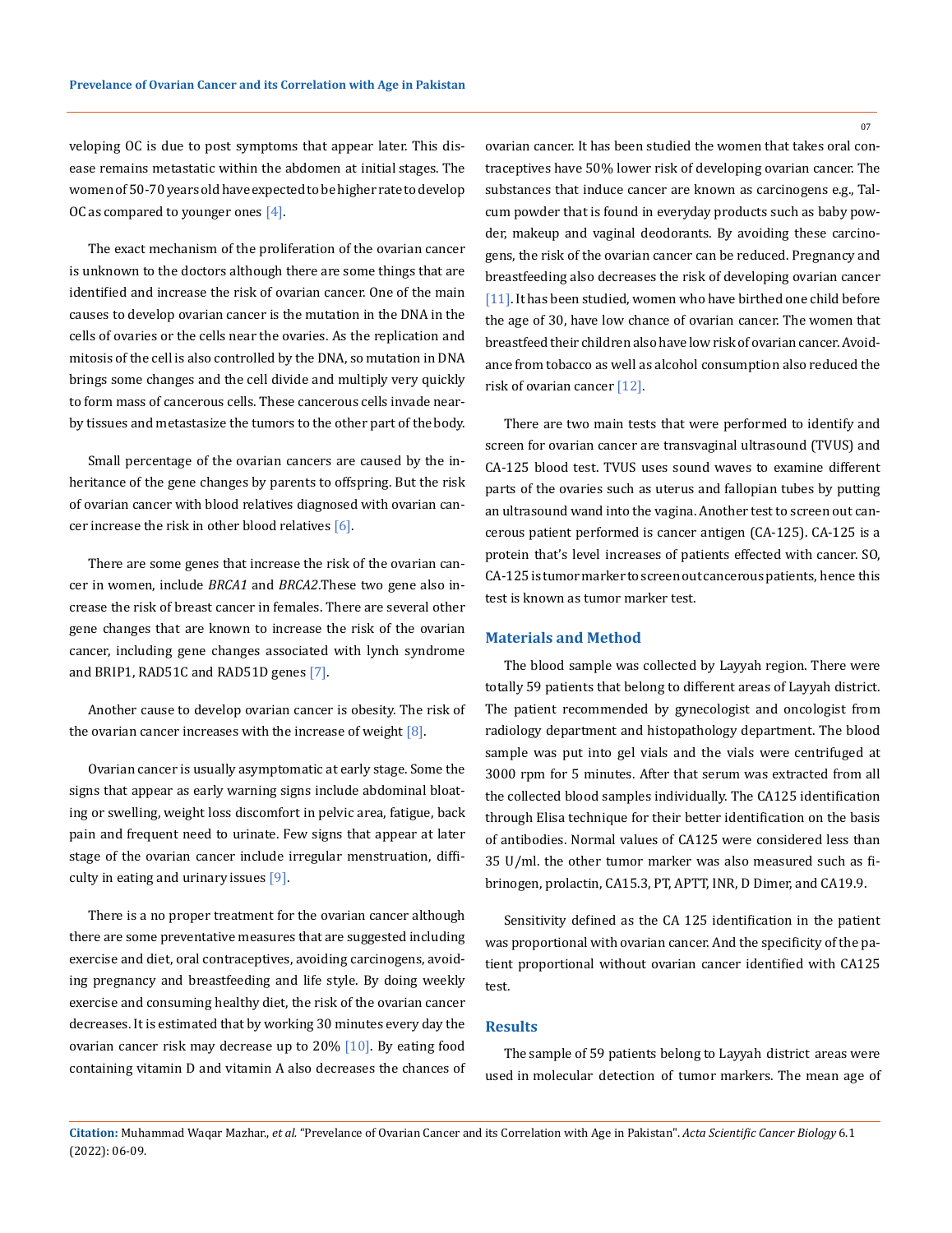patients was  $59.0 \pm 8.1$  while the minimum and maximum age at which the tumor marker detection was 22 and 74 years, respectively (Table 1).

| Sr. No          | <b>Patient data</b> | Patient age    |
|-----------------|---------------------|----------------|
|                 | Minimum age         | 22             |
|                 | Maximum Age         | 74             |
| Mean $\pm$ S. E |                     | $59.0 \pm 8.1$ |

**Table 1:** Minimum and maximum age of ovarian cancer patients collected from Layyah district.

The age was categorized into 3 groups, 15-35, 36-55 and above 56 age formed  $1^{st}$ ,  $2^{nd}$  and  $3^{rd}$  group. Number of patients in age groups 15-35, 36-55, and above 61 were, 25, 24 and 10, respectively. The no of patient was found in order of  $25 > 24 > 10$  in  $1<sup>st</sup>$ ,  $2<sup>nd</sup>$  and  $3<sup>rd</sup>$  age groups, respectively. The highest no of CA-125 patient (77) were found in  $1^{st}$  group while the lowest patients (19) were found in 2<sup>nd</sup> group. The 08 (32.00%) patients showed the detection of CA-125 while 17 patients (68.00%) showed no amplification were belong to the1<sup>st</sup> age group. The 19 (79.16%) patients showed detection of CA-125 while 05 patients (20.83%) showed no detection were belong to the  $2<sup>nd</sup>$  age group. The 08 (80.00%) patients showed detection of CA-125 while 02 patients (20.00%) showed no detection gene were belong to the 3<sup>rd</sup> age group. 35 (59.32%) out of 59 were ca125 positive cases while24 individuals were negative (Table 2).

| Age                   | Percentage (%) |  |
|-----------------------|----------------|--|
| $15 - 35$             | $(n = 25)$     |  |
| Ca125- positive cases | 08 (32.00%)    |  |
| Negative              | 17 (68.00%)    |  |
| $36 - 55$             | $(n = 24)$     |  |
| Ca125- positive cases | 19 (79.16%)    |  |
| Negative              | 05 (20.83%)    |  |
| above 56              | $(n = 10)$     |  |
| Ca125- positive cases | 08 (80.00%)    |  |
| Negative              | $02(20.00\%)$  |  |

**Table 2:** Distribution of CA-125 in ovarian cancer patient by age group.

The clinical histopathological test in the ovarian cancer patients show that the tumor size  $5.21 \pm 3.42$ , fibrnigin  $5.09 \pm 1.29$ , CA-199 (U/mL) 121.17± 59.76, and D-dimer 0.61± 0.31 see in table.3.

|                    |                    | 08              |
|--------------------|--------------------|-----------------|
| <b>Variable</b>    | Age (years)        | $59.00 \pm 8.1$ |
| Tumor size (cm)    | $5.21 \pm 3.42$    |                 |
| Fibrinogen $(g/L)$ | $5.09 \pm 1.29$    |                 |
| $CA-199$ (U/mL)    | $121.17 \pm 59.76$ |                 |
| D-dimer $(mg/L)$   | $0.61 \pm 0.31$    |                 |

**Table 3:** Histopathological and clinical data of ovarian cancer patients.

The prolactin level also increases in females that have ovarian cancer, their correlation with other discuss in next article. The CA-125 level increase in ovarian cancer patients its indication as a tumor marker. In this study results show that the CA-125 is directly proportional with prolactin level in ovarian cancer patients see in figure 1.



#### **Discussion**

In this study the patients were analyzed for the ovarian cancer. Two major tests were performed to examine the ovarian cancer that include CA-125 and TVUS (Transvaginal ultrasound). Cancer antigen test is the best marker for the screening of the ovarian cancer patient. It was seen that the patients having age above the 45 years have higher risk to develop ovarian cancer. Approximately, all the patients belong to industrial area from whose sample was collected. So, it may be due to carcinogenic chemical from industrial effluents. It may be due to DNA mutations. These mutations ultimately passe to blood relatives and can cause ovarian cancer in them.

Second test performed in this study is the TVUS that usually used to examine the size of ovarian cancer. It is usually performed

**Citation:** Muhammad Waqar Mazhar., *et al.* "Prevelance of Ovarian Cancer and its Correlation with Age in Pakistan". *Acta Scientific Cancer Biology* 6.1 (2022): 06-09.